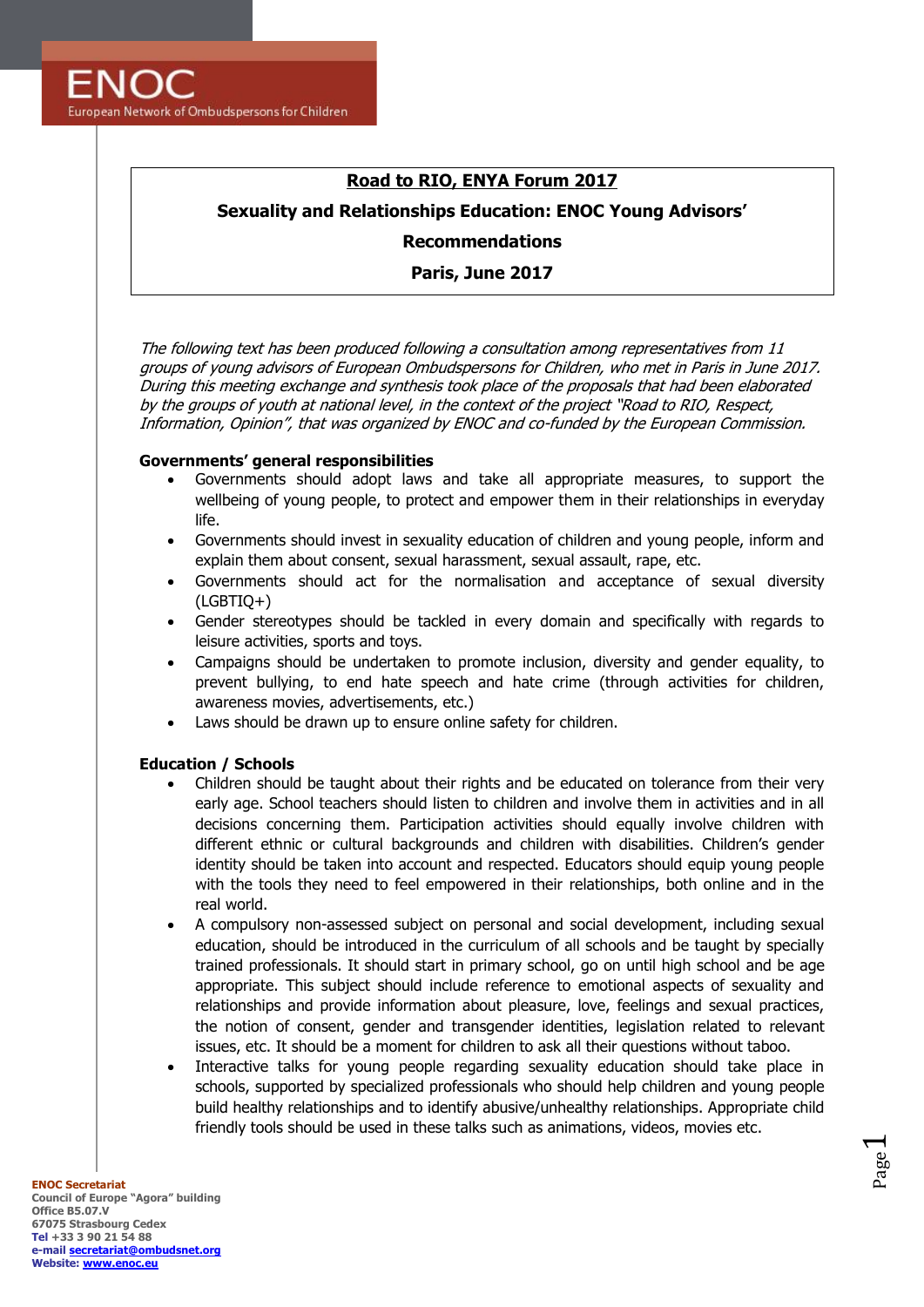- History and religion should promote critical thinking and understanding among students and should not favour discrimination or hate attitudes against other people
- Students should be taught how to recognize signs when their peers are in distress in order to be able to ask for help.
- Peer education should be promoted is schools creating awareness about certain issues such as the safe use of technology.
- Peer mediation should be provided as possibility in schools. Properly trained students adhering to standards and principles, with the support of teachers, when necessary, take up the role of mediators and advise their peers, listen to them and refer them, when necessary to the appropriate professionals.
- Different relationships should be normalized, we need to stop highlighting them and stop LGBTIQ discrimination
- Counsellors should be present and available to students in every school. These counsellors should have relevant education and experience, so that they can properly and seriously address students' concerns, helping them to overcome them and giving them advice. School staff should be able to refer students to support services or professionals in the community, when appropriate, for particular issues**.**
- Volunteer groups of pupils could be created to take over the cordially and discreetly welcoming children who come from other countries or have particular needs, and to ensure their protection and smooth attendance, since changing school environment is a very stressful procedure. Reception and integration classes should also be created.
- Complaint procedures of students in the school environment, in situations of inequality, should be improved.
- All teachers should be educated specifically to help young people to build healthy relationships and to identify abusive / unhealthy relationships. Educators should be better trained to recognise LGBTIQ discrimination, sexual harassment and to be able to freely speak about emotional and sexual education if needed.
- Educational campaigns should develop to empower young people to form their own identities and sexual orientation.
- Children should be taught about dangers of social media at a young age. Educating teachers/parental guardians on modern-day issues (also involving new technology).
- Gender neutral toilets should be available in schools.
- Schools should be open to the community and offer activities and support groups also during the afternoon

#### **Health**

- Stop cutting budget / dedicate more money to healthcare and make it available free to everyone
- Make trained nurses available in all schools
- Social stigma need to stop towards virginity. Reinforce sanctions to doctors who deliver virginity certificates
- Provide access of young people to contraceptives.

#### **Community, Digital Rights/Media**

- Awareness raising should take place amongst parents about the dangers of the internet and to encourage them to speak to their children, to understand what they are doing online and not to expose children to technology from a very young age.
- Parents/guardians/carers should be advised to listen to their children and involve them in the decisions that they make. Parents should be given information on how to use internet

**ENOC Secretariat Council of Europe "Agora" building Office B5.07.V 67075 Strasbourg Cedex Tel +33 3 90 21 54 88 e-mail [secretariat@ombudsnet.org](mailto:secretariat@ombudsnet.org) Website[: www.enoc.eu](http://www.enoc.eu/)**